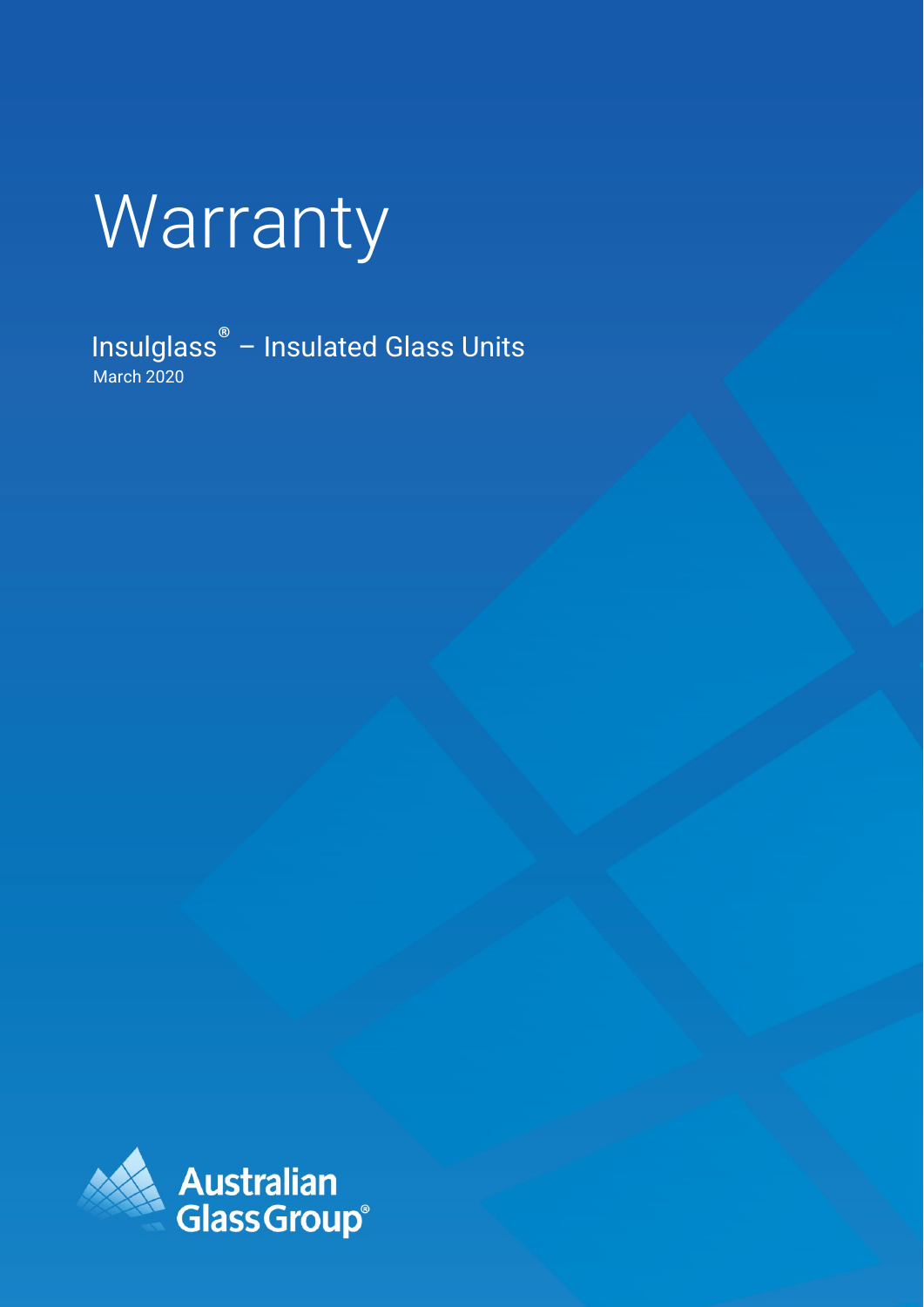## **Warranty**



## [Insulglass®](https://agg.com.au/products/insulglass/) Insulated Glass Units

Australian Glass Group (Holdings) Pty Ltd ("AGG") ACN 603 493 901 (and any of its subsidiaries, divisions, affiliates, relates and associated companies, trusts & other entities and/or any successors and/or assigns) ("The Supplier") hereby supplies to the Buyer the following warranty in respect of its Product AGG [Insulglass® I](https://agg.com.au/products/insulglass/)nsulated Glass Units ("the Product") which is to be read at all times together with, and subject to, the Australian Glass Group Pty Ltd "Standard Terms & Conditions of Trade".

1. The Product is covered under the warranty contained in the following clauses for a period of 7 years from the date of manufacture.

2. Australian Glass Group warrants that the Product conforms to AS 4666: Insulated Glass Units and also the relevant thickness, quality, and dimensional requirements of AS 2208: Safety Glazing Materials for use in Buildings in application of Grade A safety glass and AS 4667: Quality Requirements for Cut to Size and Processed glass. When requested by the Buyer at the time of contract, the Product can bear permanent identification marking or equivalent Certificate.

3. The Product is manufactured with a primary seal of Polyisobutylene (PIB) and a secondary seal of Polysulphide (unless Structural Silicone has been specified) and this warranty is subject to all seals being encapsulated on installation.

4. Australian Glass Group warrants subject to the terms herein that the Product will be free of moisture or film formation, dust collection or condensation on the inside encapsulated air gap under normal conditions of use, as specified by AS 4666.

5. Australian Glass Group warrants that it will replace and deliver to the original point of delivery to the Buyer, all Products free of charge which in the opinion of Australian Glass Group Pty Ltd, but not otherwise, is of faulty manufacture.

6. This warranty provides free replacement of Product or refund of the original invoice value, accepts no liability for personal injury, loss, claims, property damage, or labour, material, or other costs, however caused or arising, whether direct or indirect.

7. Any component of the Product is covered under the warranty contained in the following clauses, free of:

a) visible or visual defects, inclusions or faults which are not within the acceptable limits set out in AS 4667 Quality requirements for cut-to-size and processed glass, or, AS 4666 Insulation Glass Units, effective at the time of manufacture.

b) edge separation or delamination of any laminated Products within the IGU, other than that which occurs within 20mm of the glass edges.

8. The Warranty applies only to the Product in the size, shape and form supplied by Australian Glass Group Pty Ltd to the Buyer. Any Product undergoing subsequent cutting, edge-working, or processing, addition of applied films or any other modification shall be excluded from this warranty.

9. The glass used in the Product manufactured by Australian Glass Group, if supplied by the Buyer, is to have confirmed in writing or warranted by the supplier to comply with Australian Glass Group Product specifications and adhere to any relevant AS Standards.

10. By accepting delivery, the Buyer acknowledges that the Product was undamaged and free from any defects at the time of delivery.

11. The Buyer acknowledges that after receipt of the Product, the Product is to be protected from contact with any foreign objects, metals, chemicals, liquids, or materials likely to cause damage to it. The Buyer also acknowledges that the Product is not to be exposed to chemical fumes or gases other than those present in normal clear atmospheric air, nor is exposed to "prolonged" exposure to water or moisture which may cause rainbow type staining, nor is exposed to radiation of any type, other than normal sunlight.

Page 1 of 2

#### **AGG NSW**

#### **AGG VIC**

140 Gilba Rd Girraween, NSW P: (02) 9896 0566 F: (02) 9896 0190

### 81-83 Rushdale St Knoxfield, VIC P: (03) 9730 7400 F: (03) 9730 7488

39 South Arm Rd Rokeby, TAS P: (03) 6247 1625

**AGG TAS**



F: (03) 6247 6843 [agg.com.au](https://agg.com.au/) | info.agg.com.au | 1300 768 024